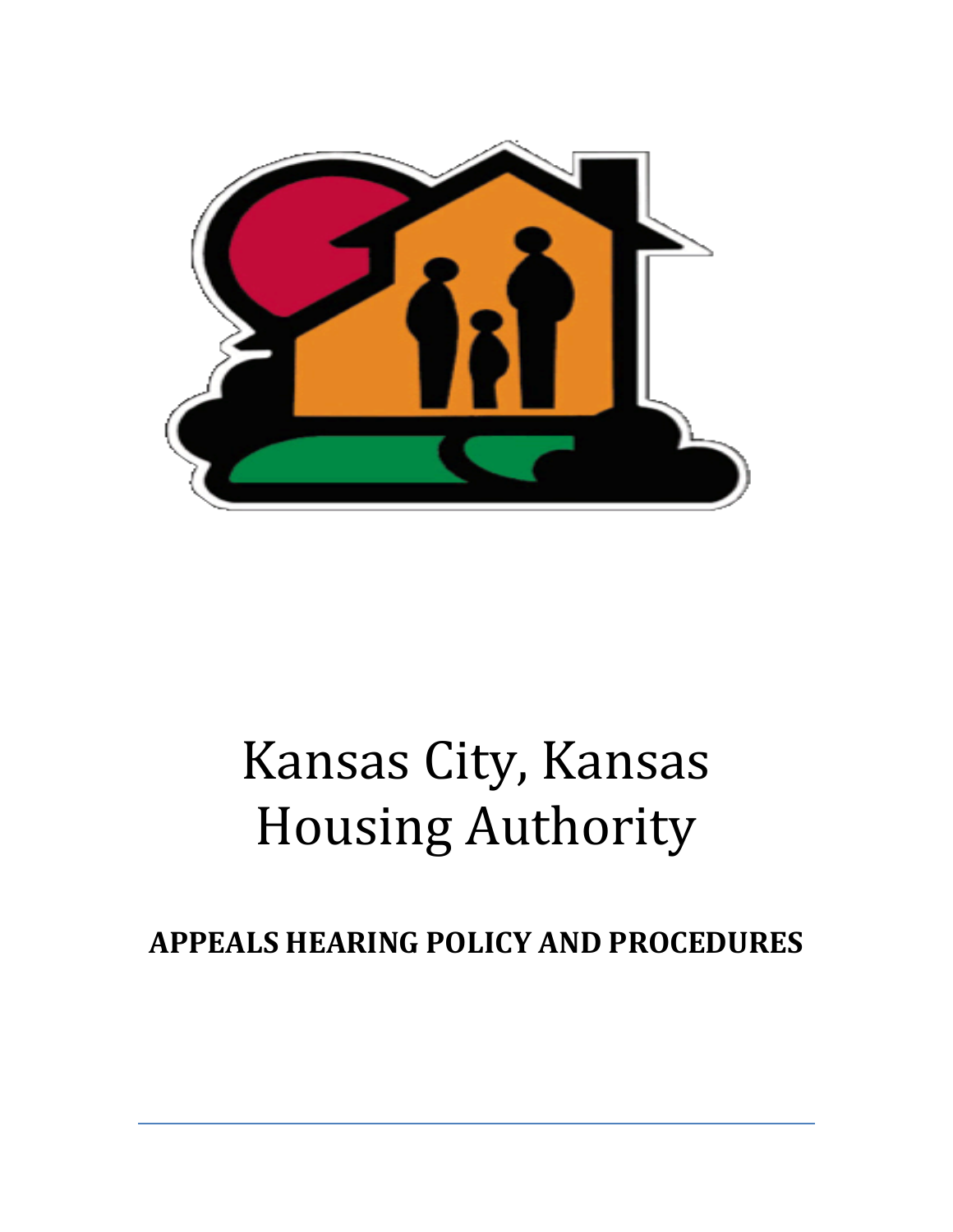## Kansas City, Kansas Housing Authority Appeals Hearing Policy and Procedures

### **Table of Contents**

| <b>Section</b><br><b>Title</b> |                                                          | <b>Page Number</b> |
|--------------------------------|----------------------------------------------------------|--------------------|
| I.                             | Purpose of Appeals Hearing Policy                        | Page 2             |
| II.                            | Applicability                                            | Page 2             |
| III.                           | <b>Limitation on Policy</b>                              | Page 2             |
| IV.                            | Procedures to Obtain a Hearing                           | Pages $2 - 3$      |
| V.                             | Procedures Governing the Hearing                         | Pages 3 - 4        |
| VI.                            | Decision of the Appeals Officer                          | Page 4             |
| VII.                           | Review of the Appeals Hearings by the Executive Director | Page 4             |
| VIII.                          | Notification and Distribution                            | Pages 4 - 5        |
| IX.                            | Definitions                                              | Pages $5 - 6$      |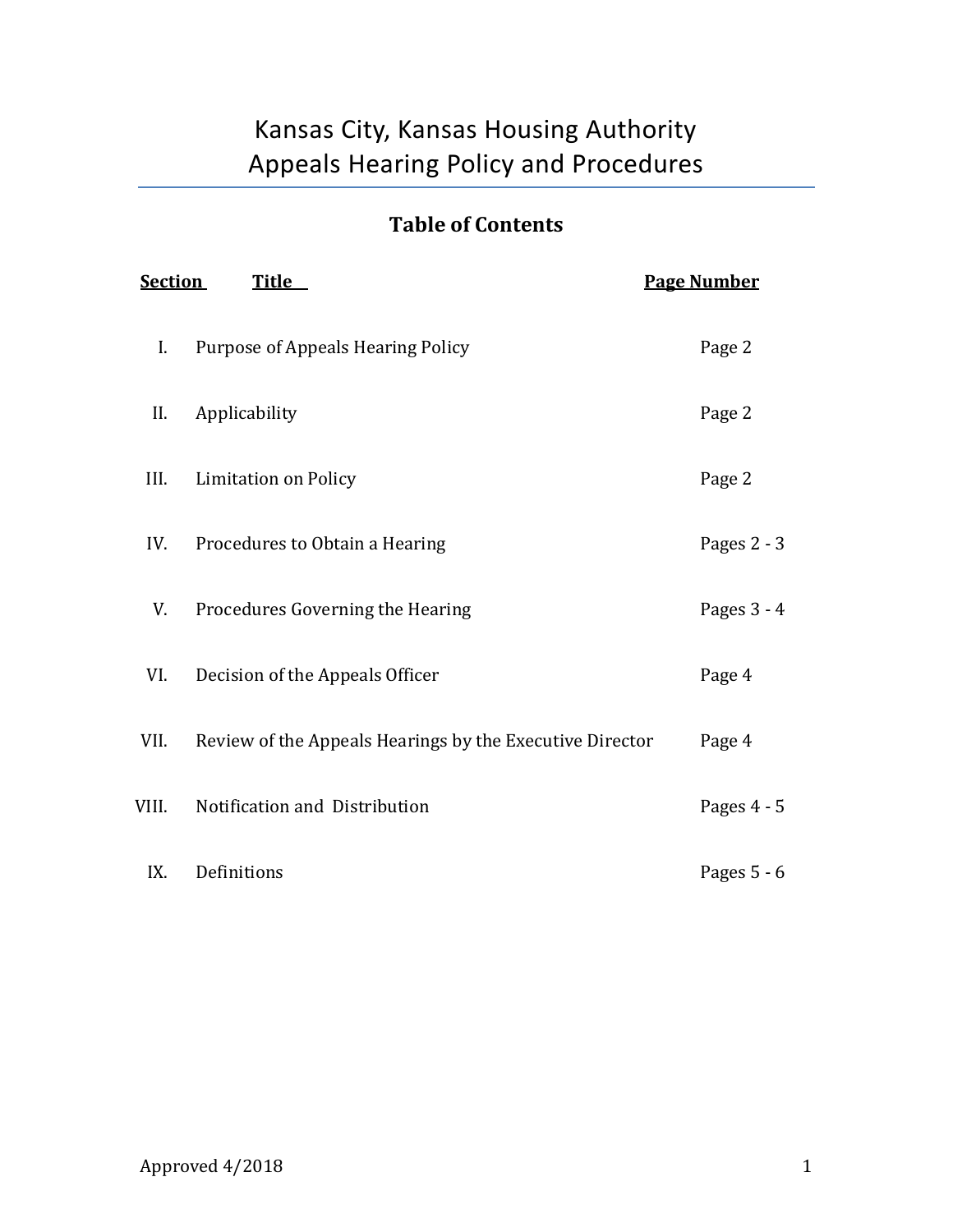## **Appeals Hearing Policy and Procedure**

#### **I. Purpose of Appeals Hearing Policy**

To set forth the requirements, standards and criteria to assure that applicants and residents are not subject to discriminatory acts, actions, or behaviors by employees that constitute sexual harassment when requesting an appeal, attending a hearing or in the judgment or ruling by an Appeals Officer.

#### **II. Applicability**

This policy and procedures are applicable to all Public Housing and Sections 8 Housing Choice Voucher applicants and residents.

#### **III. Limitation on Policy**

This policy supplements the KCKHA policies and procedures governing resident grievances and appeals policy and procedures as contained in the Public Housing Admissions and Continued Occupancy Policy and the Section 8 Administrative Plan.

#### **IV. Procedures to Obtain a Hearing**

An applicant or resident who wishes to appeal an adverse housing decision must make a written request directed to the individual who communicated the adverse housing decision, and mailed or delivered to the address listed in the official correspondence conveying the adverse housing decision. The correspondence will contain the date by which the applicant or resident must make the request.

An applicant or resident who makes a verbal request for a hearing by phone or in person will be referred back to the official correspondence that they received and directed to make the request in writing.

Upon receipt of a written request for a hearing, the applicant or resident will be provided with a copy of this Appeals Hearing Policy and Procedure.

The KCKHA will schedule the hearing in conformance with the timeframes listed in the Public Housing Admissions and Continued Occupancy Policy and Section 8 Administrative Plan.

The applicant or resident will be informed of the hearing date and time in writing and the procedures to follow if a request for a delay is desired. The applicant or resident will be informed that they have the right to examine any documents in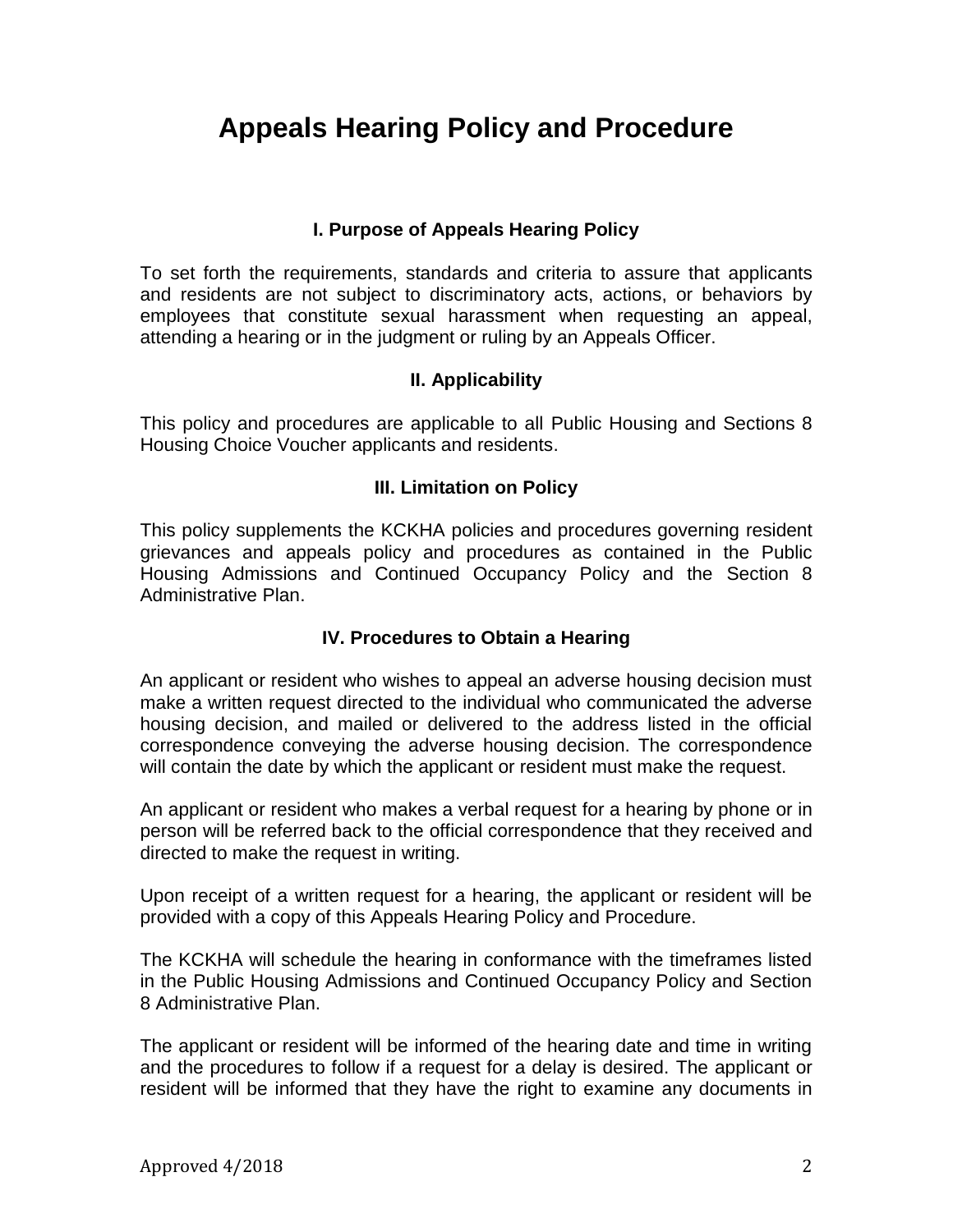the KCKHA's possession relevant to their case, and to provide any written documents of evidence to KCKHA prior to the hearing. The applicant or resident may request copies of KCKHA relevant documents at their expense per the Public Housing Admissions and Continued Occupancy Policy and Section 8 Administrative Plan.

The applicant or resident will be informed that they have the right to have a witness or advocate present at the hearing, and that they may bring evidence and make arguments in support of their position.

#### **V. Procedures Governing the Hearing**

The hearing will be held before the Appeals Officer in a private room in the Administration Office of the KCKHA.

A representative from the KCKHA will be present to present information, documents, and evidence to support the adverse housing decision.

The hearing shall be conducted in an orderly fashion. Failure to comply with the Appeals Officer's directions for order may result in exclusion from the proceedings and could result in an adverse decision against the interests of the disorderly party.

The applicant or resident may present evidence and arguments in support of his/her position, and may ask questions regarding any evidence presented and cross-examine all witnesses on whose testimony or information the KCKHA relies.

The Appeals Officer has the right to ask questions about the information, testimony, documents and evidence presented.

If the applicant or resident fails to appear at a scheduled hearing, the Appeals Officer may make the determination that the party has waived their right to a hearing. The applicant or resident and the KCKHA must be notified of the determination by the Appeals Officer. If the applicant or resident does not appear at the scheduled time of the hearing, the Appeals Officer will wait for up to 15 minutes. If the applicant or resident appears within 15 minutes of the scheduled time, the hearing will be held. If the applicant or resident does not arrive within the 15 minutes of the scheduled time, they will be considered to have failed to appear.

There may be times when the applicant or resident does not appear due to unforeseen circumstances which are out of their control and are no fault of their own. An applicant or resident can make a request to reschedule the hearing provided it is done no later than 24 hours of the scheduled hearing date. The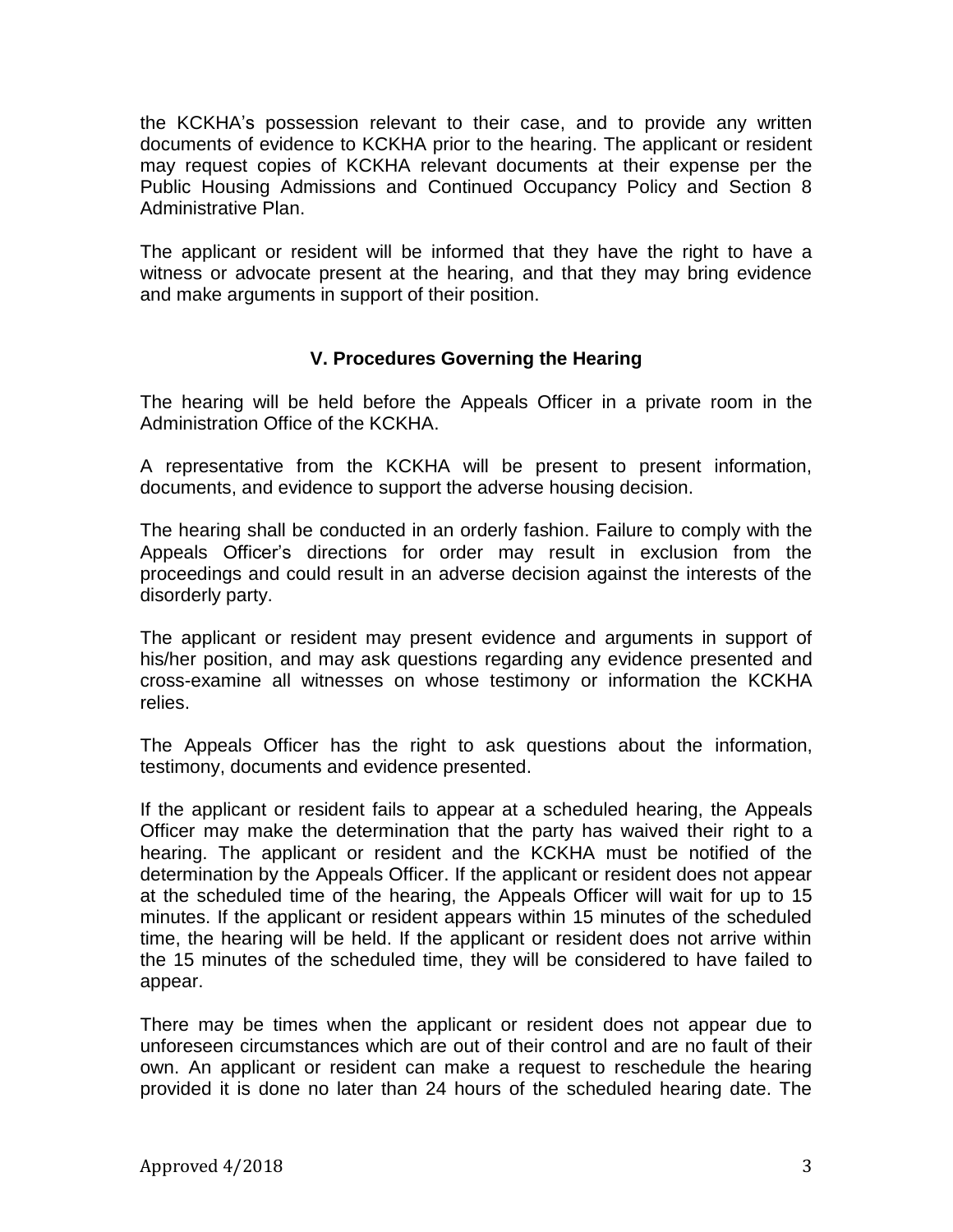Appeals Officer will reschedule the hearing only if the applicant or tenant can show good cause for the failure to appear.

#### **VI. Decision of the Appeals Officer**

The Appeals Officer shall prepare a written decision which must include:

The date, time, location and people in attendance at the hearing.

Summary of the documents, evidence, testimony and information presented at the hearing.

A finding of fact and the reasons for the finding of fact.

The written decision shall be prepared within a reasonable time and provided to the KCKHA Public Housing or Section 8 Supervisor who will distribute the decision to the applicant or tenant.

The applicant or resident's right to appeal the hearing decision shall be in conformance with the Public Housing Admissions and Continued Occupancy Policy and the Section 8 Administrative Plan. If the applicant or resident is seeking to appeal the Appeals Officer's decision, they will be notified by KCKHA in writing as to whether or not such an appeal can be made.

Where an appeal of decision of the Appeals Officer is permitted, it will be conducted by KCKHA personnel or different outside counsel/professional, who will maintain written records of the proceedings, including a write-up of evidence that was presented on appeal and a statement of findings.

#### **VII. Review of the Appeals Hearings By the Executive Director**

Each month the KCKHA Executive Director shall randomly review the records of three (3) appeals hearings to insure compliance with this policy. A written record of the reviews shall be kept.

#### **VIII. Notification and Distribution of Appeals Hearing Policy and Procedures**

The KCKHA will notify all current employees, applicants and residents, by letter of the approved policy and procedures.

The letter shall include a summary of the policy and procedures and inform the recipient of the locations where the full policy and procedures statement may be found.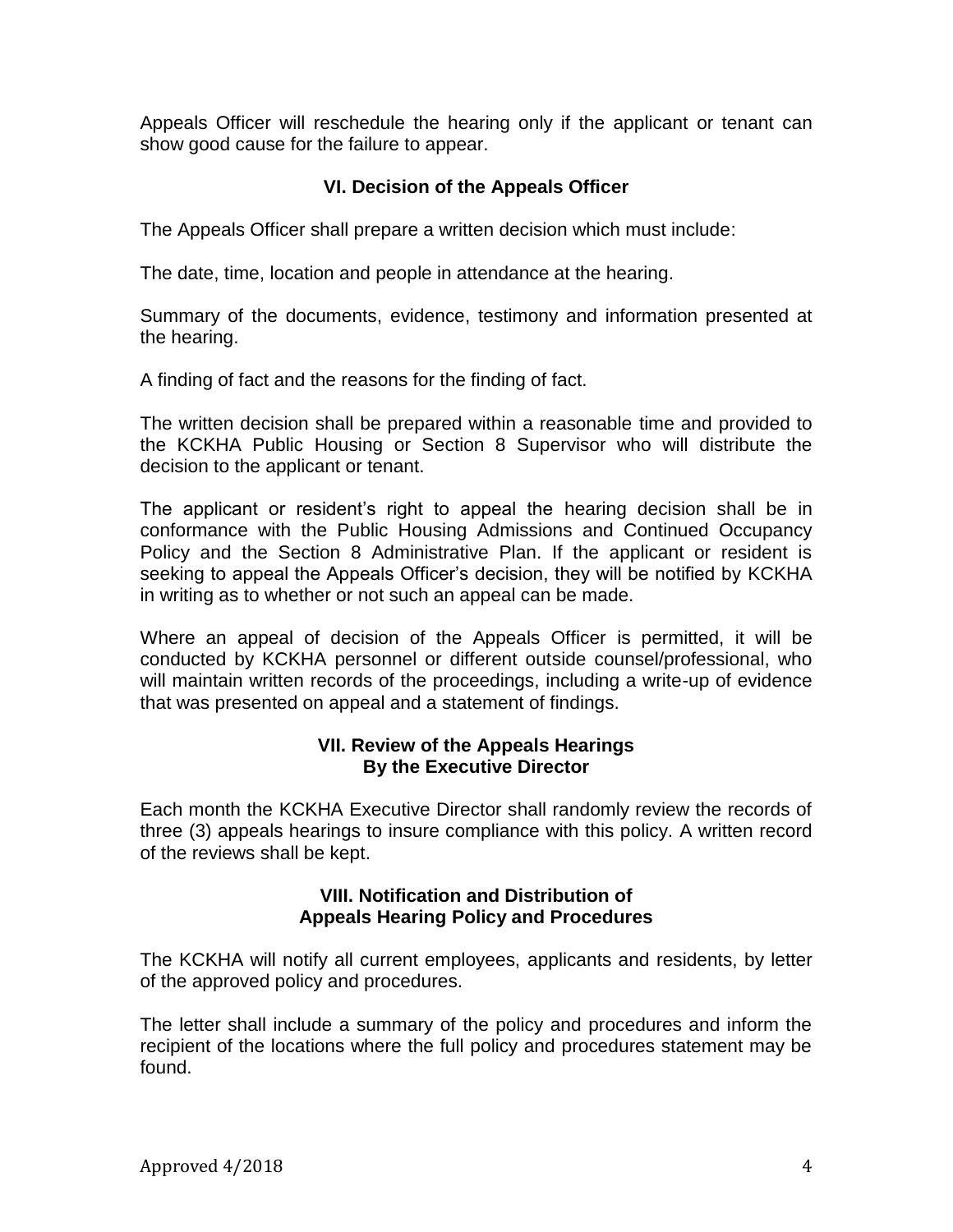The policy and procedures shall be posted and available for distribution at all KCKHA offices including administrative, management and service offices as well as on the agency's web site at [www.kckha.org.](http://www.kckha.org/)

The Public Housing and Section 8 Housing Choice Voucher program applications shall include notice of this policy and procedures.

The Public Housing Resident Handbook shall be amended to include notice of this policy and procedures and distributed to all residents at lease signing.

Upon receipt of a request for a hearing the applicant or resident will be provided with a copy of this Appeals Hearing Policy and Procedures.

#### **XI. Definitions**

For the purposes of this policy:

"Adverse Housing Decision" means denial of Public Housing or Section 8 housing assistance; or any dispute a Public Housing or Section 8 resident may have with respect to any action the KCKHA has taken under the tenant's Public Housing lease, Section 8 Housing Assistance Voucher contract, or housing authority regulations which adversely affects a resident's rights, duties, welfare or status.

"Appeal" is a request to the KCKHA by a resident or applicant for reconsideration of an adverse housing decision.

"Appeals Officer" is the individual(s), other than a KCKHA employee, hired by the KCKHA for the expressed purpose of hearing appeals from applicants and tenants of adverse housing decisions. The Appeals Officer shall be an attorney or other professional in the housing industry who has executive director experience. The KCKHA shall set the rate of pay for the Appeals Officer. Appeals Officers shall be considered agents of the KCKHA as defined in the Nondiscrimination policy.

"Applicant" is any individual who has begun the application process for either the Public Housing or Section 8 Housing Choice Voucher program whether or not the application has reached completion. The KCKHA policies, procedures and timeframes governing the requirements for an application for housing and housing assistance are contained in the agency's Admissions and Continued Occupancy Policy and The Section 8 Administrative Plan and are not affected or altered by this policy or this definition. The definition used here is to communicate to all parties that the protections of this policy extend to the full continuum of the application processes.

"Employee" is any full-time, part-time, temporary, seasonal, special projects person who is a regular employee of the KCKHA, whose position is adopted in